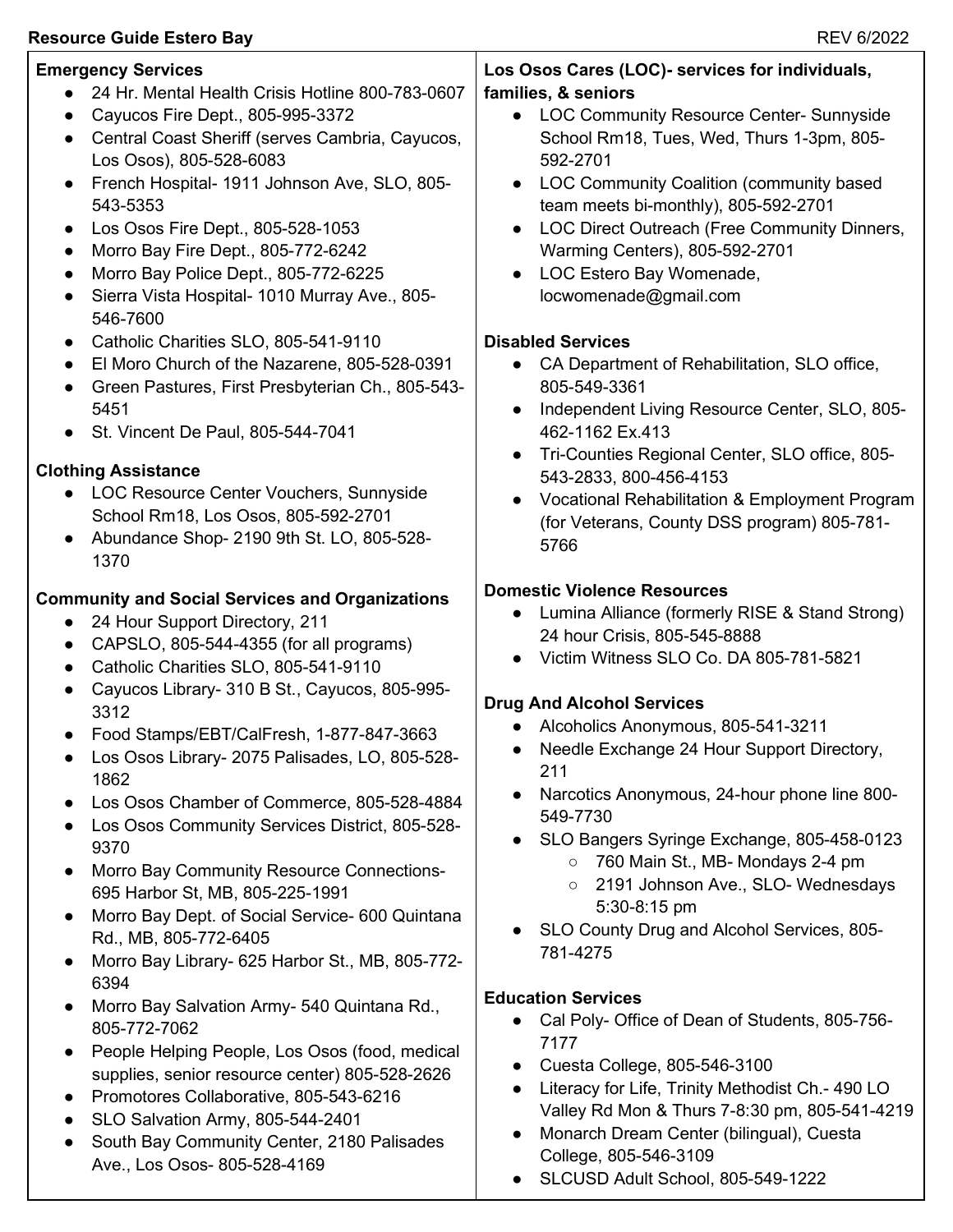| <b>Employment And Workforce Development</b><br>America's Job Center of California, CalJobs.gov<br>805-286-8530<br>Eckerd Workforce Development, 805-703-3390<br>One Stop SLO Vocational Counseling, 805-903-<br>$\bullet$<br>1400<br>Vocational Rehabilitation, 805-549-3361<br><b>Family &amp; Child Advocacy and Prenatal Health</b><br>CAPSLO Head Start, 805-528-3717<br>CAPSLO The Center-SLO, 805-544-2478<br>First 5 SLO, 805-781-4058<br>$\bullet$<br>Morro Bay WIC, 760 Morro Bay Blvd., 805-781-<br>$\bullet$<br>5570<br>Ana O'Sullivan (TMHA), call for appt 805-503-<br>0009<br>Parents Helping Parents, 805-543-3277<br>$\bullet$<br>Planned Parenthood SLO, 888-898-3806<br>Pregnancy & Parenting Support of SLO, 805-<br>$\bullet$<br>541-3367<br>Seneca (formally Kinship Center), 805-434-2449<br>SLCUSD- Hector Santos, 805-235-6610<br><b>Food Distribution Sites</b><br>First 4 Tuesdays 9:30am<br>El Morro Church of the Nazarene-1480<br>$\circ$<br>Santa Ysabel, LO<br>Wednesday 9:30am- 10:30am<br>PHP-South Bay Community Center- 2180<br>$\circ$<br>Palisades Ave., LO | <b>Free Community Dinners</b><br>Every Thursday, 5-6 pm<br>South Bay Community Center, 2180<br>$\circ$<br>Palisades Ave, LO<br>Every Monday, 5-6 pm<br>Morro Bay Vets Hall, 209 Surf St.<br>$\circ$<br>Dinner and food distribution<br>$\circ$<br><b>Housing and Shelter Services</b><br>5 Cities Homeless Coalition, 805-574-1638<br>40 Prado Homeless Services, 805-544-4004<br>$\bullet$<br>CAPSLO Homeless Veterans- 1320 Van<br>Buerden Dr. Suite 101, LO, 805-237-0352<br>Junior Menchaca, CAPSLO - 805-458-<br>$\circ$<br>3665<br>ECHO Homeless Shelter, Atascadero, 805-462-<br>3663<br>Homeless Services, Veterans Support, 805-781-<br>$\bullet$<br>3993<br>Homeless Veterans Helpline, 877-424-3838<br>$\bullet$<br>Peoples Self Help Housing, 805-781-3088<br>Salvation Army SLO 805-544-2401<br>SLO Housing Authority (HASLO), 805-543-4478<br>$\bullet$<br>Smart Share Home Share SLO, 805-215-5474<br>$\bullet$<br>TMHA PATH Homeless Program, 805-748-0610<br>Mariam Vargas, TMHA, 805-550-7691<br>$\bigcirc$<br><b>Immigration Services</b><br>Catholic Charities- 751 Palm St., SLO, 805-541-<br>9110 |
|--------------------------------------------------------------------------------------------------------------------------------------------------------------------------------------------------------------------------------------------------------------------------------------------------------------------------------------------------------------------------------------------------------------------------------------------------------------------------------------------------------------------------------------------------------------------------------------------------------------------------------------------------------------------------------------------------------------------------------------------------------------------------------------------------------------------------------------------------------------------------------------------------------------------------------------------------------------------------------------------------------------------------------------------------------------------------------------------------|-------------------------------------------------------------------------------------------------------------------------------------------------------------------------------------------------------------------------------------------------------------------------------------------------------------------------------------------------------------------------------------------------------------------------------------------------------------------------------------------------------------------------------------------------------------------------------------------------------------------------------------------------------------------------------------------------------------------------------------------------------------------------------------------------------------------------------------------------------------------------------------------------------------------------------------------------------------------------------------------------------------------------------------------------------------------------------------------------------------------------|
| Saturday 9:00am-12:00pm<br>Rock Harbor Church- 1475 Quintana Rd,<br>$\circ$<br><b>MB</b>                                                                                                                                                                                                                                                                                                                                                                                                                                                                                                                                                                                                                                                                                                                                                                                                                                                                                                                                                                                                         | theRefugeeCenter.org<br>USCIS.gov                                                                                                                                                                                                                                                                                                                                                                                                                                                                                                                                                                                                                                                                                                                                                                                                                                                                                                                                                                                                                                                                                       |
| Tuesday and Friday 10am-12 noon<br>Trinity United Methodist Church- 490 LO<br>$\circ$<br>Valley Rd. LO<br>Tuesday, Thursday 1pm-3:30pm<br>Salvation Army MB- 540 Quintana Rd,<br>$\circ$<br><b>MB</b><br>2nd Tuesday of the month<br>Baywood Elementary- 9th Street, LO<br>O<br>4th Thursday of the month<br>Del Mar Elementary- 501 Sequoia St, MB<br>$\circ$                                                                                                                                                                                                                                                                                                                                                                                                                                                                                                                                                                                                                                                                                                                                   | <b>Laundry Services</b><br>Laundry Of Love, a ministry of St. Benedict's<br>Episcopal Church. 2179 10th St., Los Osos<br>Last Wednesday of month 11-1 pm<br>$\circ$<br>(seniors only)<br>4-6 pm (open to all)<br>$\circ$<br>Laundry Of Love, Morro Bay Lions- 520 Quintana<br>Rd., MB<br>Third Wednesday of every month 4-6 pm<br>$\circ$                                                                                                                                                                                                                                                                                                                                                                                                                                                                                                                                                                                                                                                                                                                                                                               |
| 1st, 2nd and 3rd Mondays 5pm-6pm<br>Trinity United Methodist Church- 490 LO<br>$\circ$<br>Valley Road, LO,<br>Wednesdays 10:30am-11am<br>Cayucos Community Church - 60 S. 3rd<br>$\circ$<br>Street, Cayucos<br>Mondays 4-5pm Vets Hall, Morro Bay                                                                                                                                                                                                                                                                                                                                                                                                                                                                                                                                                                                                                                                                                                                                                                                                                                                | <b>Legal Assistance</b><br>CA Rural Legal Assistance, 805-544-7994 or<br>800-337-0690<br>Court Call Hearing by Phone, 888-882-6878<br>$\bullet$<br>Family Law Advice Clinic, 805-788-3418<br>Self-Help Center Family Law, 805-706-3617<br>SLO Legal Assistance Foundation, 805-543-5140                                                                                                                                                                                                                                                                                                                                                                                                                                                                                                                                                                                                                                                                                                                                                                                                                                 |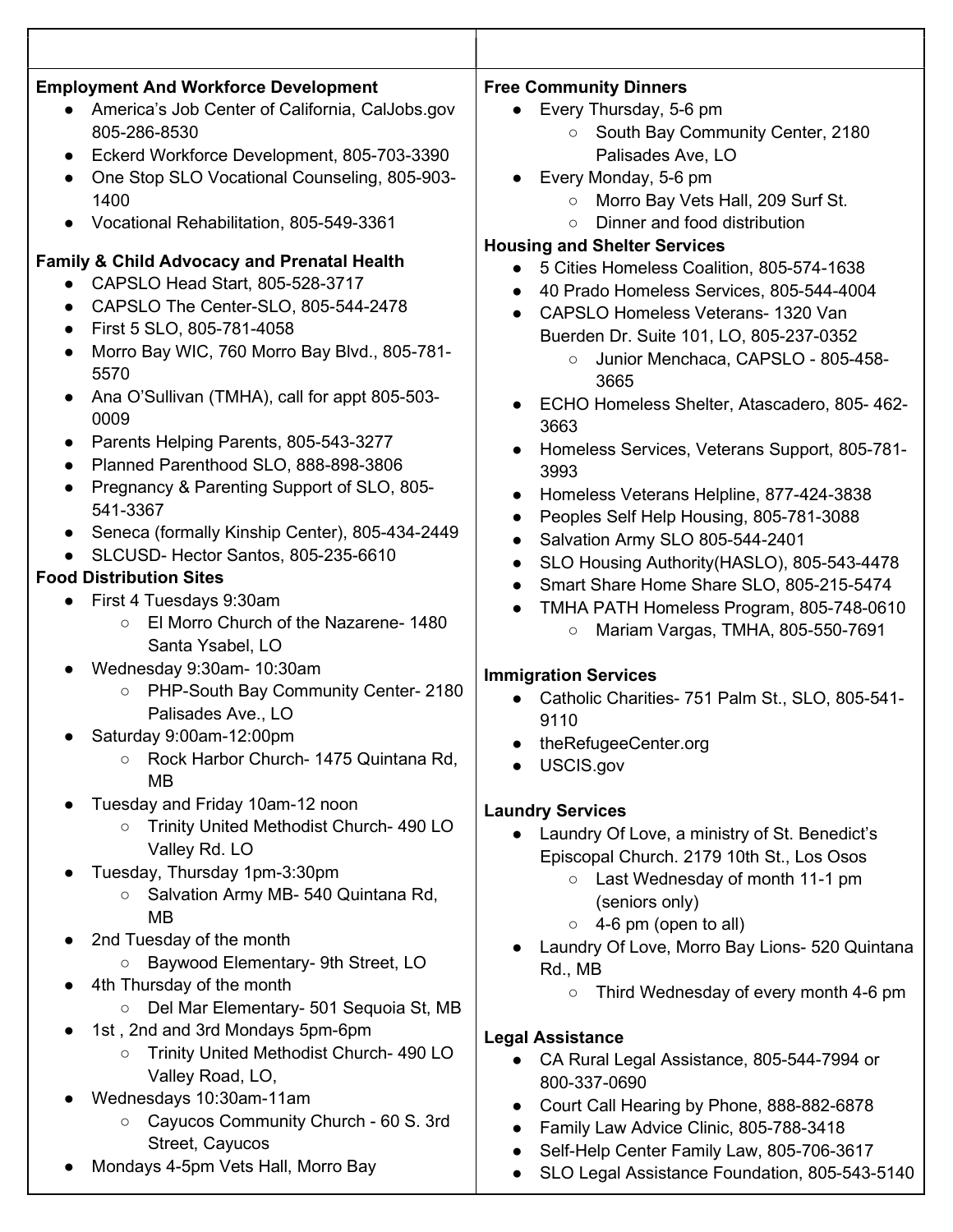|                                                                                                                                                                                                                                                                                                                                                                                                                                                                                                                                                                                                                                                                                                                                                                                                                                                                              | • SLO Law Line, 805-548-8884                                                                                                                                                                                                                                                                                                                                                                                                                                                                                                                                                                                                                                                                                                                                                               |
|------------------------------------------------------------------------------------------------------------------------------------------------------------------------------------------------------------------------------------------------------------------------------------------------------------------------------------------------------------------------------------------------------------------------------------------------------------------------------------------------------------------------------------------------------------------------------------------------------------------------------------------------------------------------------------------------------------------------------------------------------------------------------------------------------------------------------------------------------------------------------|--------------------------------------------------------------------------------------------------------------------------------------------------------------------------------------------------------------------------------------------------------------------------------------------------------------------------------------------------------------------------------------------------------------------------------------------------------------------------------------------------------------------------------------------------------------------------------------------------------------------------------------------------------------------------------------------------------------------------------------------------------------------------------------------|
| <b>Medical Services</b><br>Alliance for Pharmaceutical Access-(APA), 805-<br>$\bullet$<br>614-2040<br>Brent R. Wells Optometrist, 2231 Bayview<br>$\bullet$<br>Heights Dr., LO, 805-528-5333<br>Casa Community Health Center, 805-269-1500<br>Children's' Dental Clinic, 805-592-2445<br>$\bullet$<br>County Health Dept., SLO- 2191 Johnson Ave.,<br>805-781-5500<br>Health Insurance, Covered CA.com<br>$\bullet$<br>Morro Bay Lions, Glasses by referral<br>$\bullet$<br>Noor Clinic, 805-439-1797,<br>$\bullet$<br>Noor Dental Clinic, 805-592-2240<br>$\bullet$<br>Optometric Care Associates (CenCal) 805-528-<br>5333<br>Prado Dental Van, 805-786-0617<br>$\bullet$<br>Support Services for HIV+& Hep C, 805-781-<br>3660<br><b>Mental Health Services</b><br>Cal Poly Counseling Services, 805-756-1532<br>$\bullet$<br>Community Counseling Center, 676 Pismo St., | <b>Senior Services (continued)</b><br>Senior Nutrition Program/ Meals That Connect<br>$\bullet$<br>Los Osos, 805-528-6923; SLO 805-541-<br>$\circ$<br>3312<br>SLO Village Support Network Membership 805-<br>242-6440<br>Smart Share Housing Solutions, 805-215-5474<br>Wilshire Community Services, 805-547-7025<br>Wilshire Hospice, 805-782-8608<br>$\bullet$<br><b>Transportation</b><br>Call 511 for assistance with Transportation<br>CA Low Cost Auto Insurance, 805-547-1000<br>$\bullet$<br>SLOCOG- 1114 Marsh St, SLO, 805 781-4219<br>$\bullet$<br>SLO RTA ADA Card/Runabout, 805-541-2228<br>Ride On Door to Door Shuttle Service, 805-541-<br>8747<br><b>Utility Assistance</b><br>Gas Co. CARE Program, 800-427-2200<br>$\bullet$<br>Home Energy Assistance CAPSLO, 805-541- |
| SLO, 805-543-7969<br>SLO County Mental Health, 805-781-4700<br>$\bullet$<br>SLO Mental Health Evaluation Team (24-hours),<br>800-838-1381<br>Transitions Mental Health Association (TMHA)<br>805-540-6500                                                                                                                                                                                                                                                                                                                                                                                                                                                                                                                                                                                                                                                                    | 4122<br>LOC Community Resource Center- Sunnyside<br>School Rm18, 805-592-2701<br>Tues, Wed, & Thurs 1-3pm<br>$\circ$<br>PG&E CARE Program, 866-743-2273<br>PG&E 24-hour emergency assistance, 800-743-<br>5000                                                                                                                                                                                                                                                                                                                                                                                                                                                                                                                                                                             |
| <b>Senior Services</b><br>AARP Fraud Helpline, 877-908-3360<br>Adult Protective Services 805-781-1790<br>Alzheimer's Association, 805-547-3830<br>Area Agency on Aging, 805-925-9554<br>Cayucos Senior Center, 805-995-3543<br>Food, medical supplies, Senior resource center<br>HICAP, help with Medicare, 805-928-5663<br>Home Instead 805-473-5781<br>$\bullet$<br>Hospice Care, 805-544-2266<br>In Home Support Services (IHSS), 805-772-6405<br>LOC Estero Bay R U OK -Help Lines for Seniors<br>Los Osos- 805-471-7118<br>$\circ$<br>Morro Bay-805-471-7129<br>$\circ$<br>Cayucos 805-471-7096<br>$\circ$<br>Long Term Care Ombudsman, 805-785-0132<br>Morro Bay Senior Center (Active Seniors), 805-<br>772-4421<br>People Helping People, 805-528-2626                                                                                                               | Salvation Army MB- 540 Quintana Rd., 805-772-<br>7062<br><b>Veterans</b><br><b>CAPSLO-</b> Supportive Services for Veteran<br>$\bullet$<br>Families (SSVF), 805-237-0352<br>SLO County Veterans Services- 801 Grand Ave.,<br>SLO.<br>Monday-Friday 9am-5pm, 805-781-5766<br>$\circ$<br>VA Homeless Veterans Helpline, 877-424-3838                                                                                                                                                                                                                                                                                                                                                                                                                                                         |

● San Luis Obispo County, 805-461-6110 www.LosOsosCares.com

WeCareInLosOsos@gmail.com